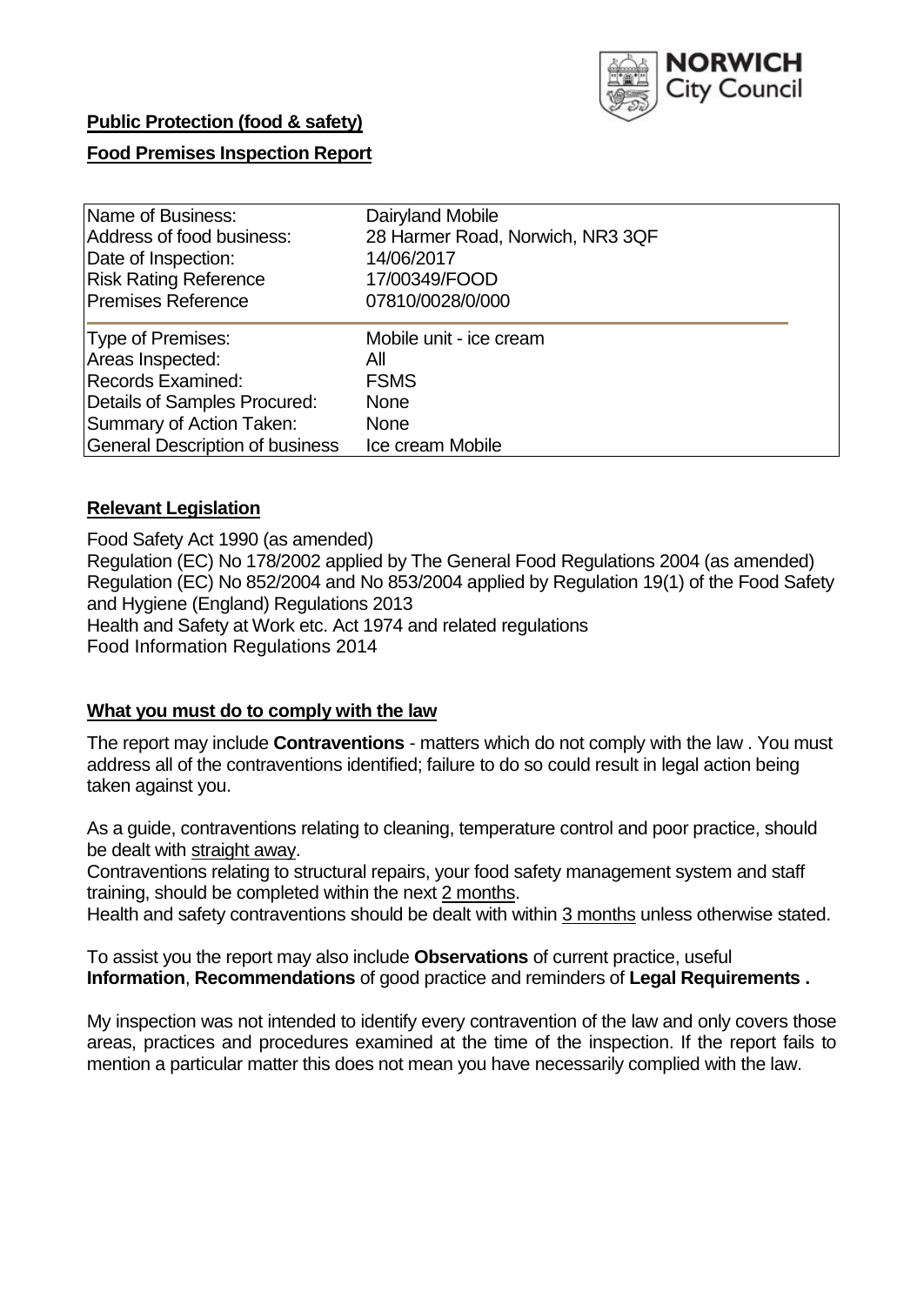# **FOOD SAFETY**

#### **How we calculate your Food Hygiene Rating:**

The food safety section has been divided into the three areas which you are scored against for the hygiene rating: 1.food hygiene and safety procedures, 2. structural requirements and 3. confidence in management/control procedures. Each section begins with a summary of what was observed and the score you have been given. Details of how these scores combine to produce your overall food hygiene rating are shown in the table.

| <b>Compliance Area</b>                     |          |    |                | <b>You Score</b> |               |    |           |    |          |  |  |
|--------------------------------------------|----------|----|----------------|------------------|---------------|----|-----------|----|----------|--|--|
| Food Hygiene and Safety                    |          |    |                | $\overline{0}$   | 5             | 10 | 15        | 20 | 25       |  |  |
| <b>Structure and Cleaning</b>              |          |    | $\Omega$       | 5                | 10            | 15 | 20        | 25 |          |  |  |
| Confidence in management & control systems |          |    | $\overline{0}$ | 5                | 10            | 15 | 20        | 30 |          |  |  |
|                                            |          |    |                |                  |               |    |           |    |          |  |  |
| <b>Your Total score</b>                    | $0 - 15$ | 20 |                | $25 - 30$        | $35 - 40$     |    | $45 - 50$ |    | > 50     |  |  |
| <b>Your Worst score</b>                    | 5        | 10 |                | 10               | 15            |    | 20        |    |          |  |  |
|                                            |          |    |                |                  |               |    |           |    |          |  |  |
| <b>Your Rating is</b>                      | 5        | 4  |                | 3                | $\mathcal{P}$ |    |           |    | $\Omega$ |  |  |

Your Food Hygiene Rating is 5 - a very good standard

# **1. Food Hygiene and Safety**

Food hygiene standards are high. You demonstrated a very good standard of compliance with legal requirements. You have safe food handling practices and procedures and all the necessary control measures to prevent cross-contamination are in place. Some minor contraventions require your attention. **(Score 5)**

000005

### Hand-washing

**Observation** Hand washing was managed well and wash-hand basins were well stocked with hand cleaning material.

### Temperature Control

**Observation** I was pleased to see you were able to limit bacterial growth and/or survival by applying appropriate temperature controls at points critical to food safety and that you were diligently monitoring temperatures.

# **2. Structure and Cleaning**